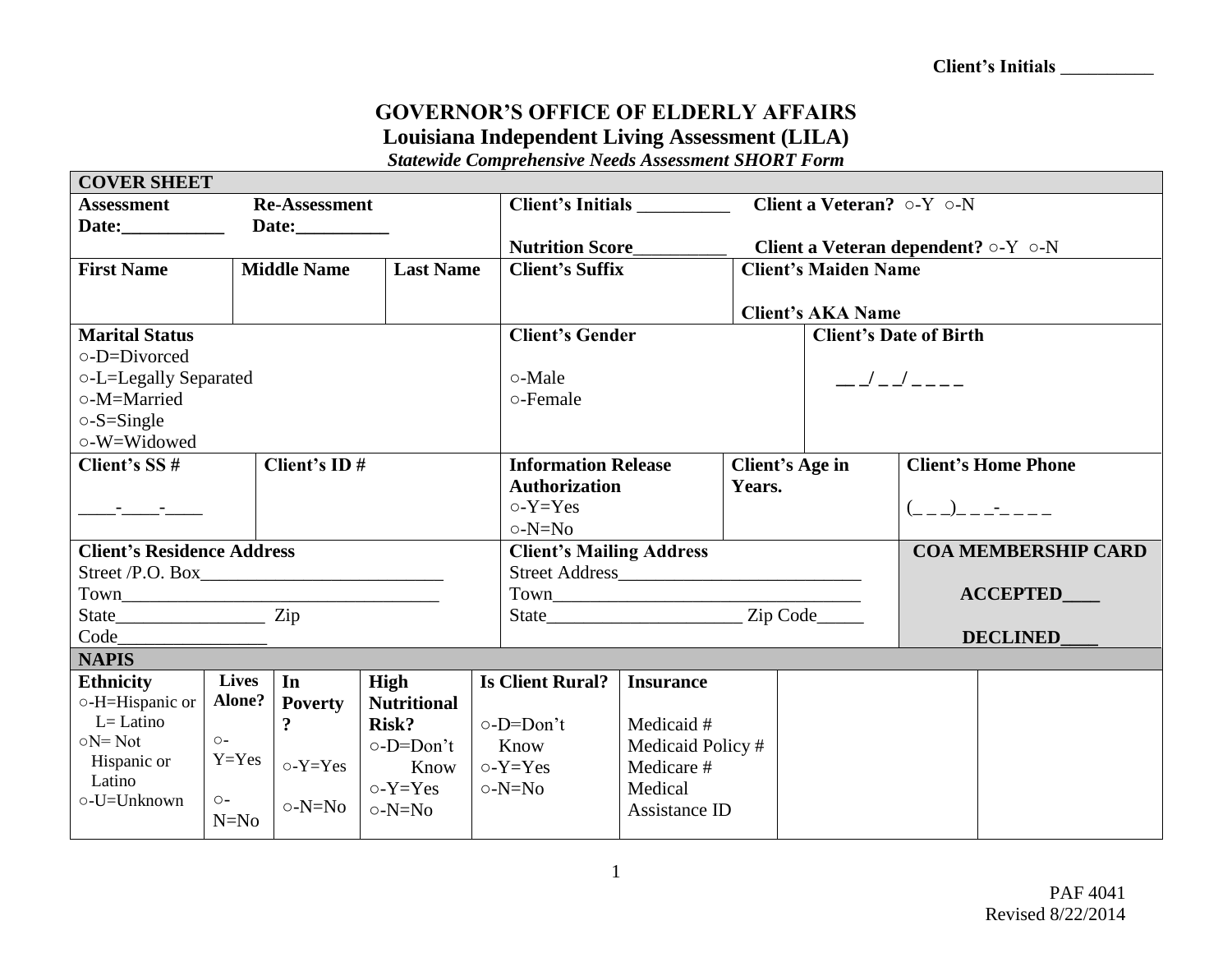**Client's Initials** \_\_\_\_\_\_\_\_\_\_

| <b>Other</b>                                                                                                                       |               |                                           |                                 |                                  |                                                       |                  |                         |                            |
|------------------------------------------------------------------------------------------------------------------------------------|---------------|-------------------------------------------|---------------------------------|----------------------------------|-------------------------------------------------------|------------------|-------------------------|----------------------------|
| <b>Monthly Household Income</b>                                                                                                    |               |                                           | <b>Household Size</b>           | <b>Monthly Individual Income</b> | <b>Email Address</b>                                  |                  |                         |                            |
| $\boldsymbol{\mathsf{S}}$                                                                                                          |               |                                           |                                 | \$                               |                                                       |                  |                         |                            |
| <b>Characteristics</b>                                                                                                             |               |                                           |                                 |                                  |                                                       |                  |                         |                            |
| Abuse/Neglected/Exploited                                                                                                          |               |                                           | <b>Employment Status</b>        |                                  | <b>Medicare Eligible</b>                              |                  |                         | <b>NSIP Meals Eligible</b> |
| $o-Y = Yes$                                                                                                                        |               |                                           | o-Declined to state             |                                  | $o-Y=Yes$ $o-N=No$                                    |                  | $o-Y=Yes$ $o-N=No$      |                            |
| $\circ$ -N=No                                                                                                                      |               | o-Full Time                               |                                 |                                  |                                                       |                  |                         |                            |
|                                                                                                                                    |               | ○-None                                    |                                 |                                  | <b>Receiving Social Security</b>                      |                  | <b>Eligibility Type</b> |                            |
| <b>Cognitive Impairment</b>                                                                                                        |               | o-Part Time                               |                                 |                                  | $o-Y=Yes$ $o-N=No$                                    |                  | ○-Age 60 or over        |                            |
| o- Mild                                                                                                                            |               | o-Retired                                 |                                 |                                  |                                                       |                  |                         | o-Disabled in Elderly      |
| o-Moderate                                                                                                                         |               | o-Unemployed                              |                                 |                                  | <b>State Resident</b>                                 |                  | Housing                 |                            |
| o-None                                                                                                                             |               | o-Unknown                                 |                                 |                                  | $o-Y=Yes$ $o-N=No$                                    |                  |                         | ○-Disabled living with     |
| o-Severe                                                                                                                           |               |                                           |                                 |                                  |                                                       |                  | elderly person          |                            |
| o-Unknown                                                                                                                          |               |                                           | <b>Female Head of Household</b> |                                  | <b>Tribal</b>                                         |                  | o- Food Handler         |                            |
|                                                                                                                                    |               |                                           | $o-Y=Yes$ $o-N=No$              |                                  | $o-Y=Yes$ $o-N=No$                                    |                  |                         | o-Guest/Staff under sixty  |
| <b>Disabled</b>                                                                                                                    |               |                                           |                                 |                                  |                                                       |                  | o-I&R Client            |                            |
| $o-Y = Yes$                                                                                                                        |               | Frail                                     |                                 |                                  | <b>Understand English</b>                             |                  | o-Not Indicated         |                            |
| $\circ$ -N=No                                                                                                                      |               |                                           | $o-Y=Yes$ $o-N=No$              |                                  | $o-Y=Yes$ $o-N=No$                                    |                  | $\circ$ -Other          |                            |
|                                                                                                                                    |               |                                           |                                 |                                  |                                                       |                  |                         |                            |
|                                                                                                                                    |               | Homebound                                 |                                 |                                  | <b>U.S. Citizen</b>                                   |                  | <b>Veteran</b>          |                            |
|                                                                                                                                    |               | $o-Y=Yes$ $o-N=No$                        |                                 |                                  | $o-Y=Yes$ $o-N=No$                                    |                  | $o-Y=Yes$ $o-N=No$      |                            |
|                                                                                                                                    |               |                                           |                                 |                                  |                                                       |                  | Veteran dependent       |                            |
|                                                                                                                                    |               |                                           |                                 |                                  |                                                       |                  | $o-Y=Yes$ $o-N=No$      |                            |
| Language                                                                                                                           | Race          |                                           | <b>Nationality</b>              |                                  |                                                       |                  |                         |                            |
| $\circ$ -English                                                                                                                   | o-American    |                                           | o-Asian                         | o-French                         | o-Puerto Rican                                        | o-Portuguese     |                         |                            |
| o-French                                                                                                                           | Indian-       |                                           | Indian                          | o-German                         | ○-Native                                              | o-Russian        |                         |                            |
| o-German                                                                                                                           | Alaska Native |                                           | $O -$                           | o-Guamanian-                     | Hawaiian                                              | o-Samoan         |                         |                            |
| $\circ$ -Asian<br>o-Spanish<br>o-Black/African<br>American<br>o-Native<br>Hawaiian/Other<br>Pacific Islander<br>o-White<br>o-Other |               |                                           | Cambodian                       | Chamorro                         | o-Other Asian<br>o-Thai<br>o-Other<br>$\circ$ -Tongan |                  |                         |                            |
|                                                                                                                                    |               |                                           | o-Chinese                       | o-Irish                          |                                                       |                  |                         |                            |
|                                                                                                                                    |               |                                           | o-Cuban                         | o-Japanese                       | Hispanic/                                             | o-Unknown        |                         |                            |
|                                                                                                                                    |               | o-Eastern<br>European<br>$\circ$ -English |                                 | o-Korean                         | Latino                                                | o-Vietnamese     |                         |                            |
|                                                                                                                                    |               |                                           |                                 | o-Laotian                        | o-Other Pacific                                       | $\circ$ -Western |                         |                            |
|                                                                                                                                    |               |                                           |                                 | o-Mexico                         | Islander                                              |                  |                         |                            |
|                                                                                                                                    |               |                                           | $\circ$ -Filipino               |                                  | European                                              |                  |                         |                            |
|                                                                                                                                    |               |                                           |                                 |                                  |                                                       |                  |                         |                            |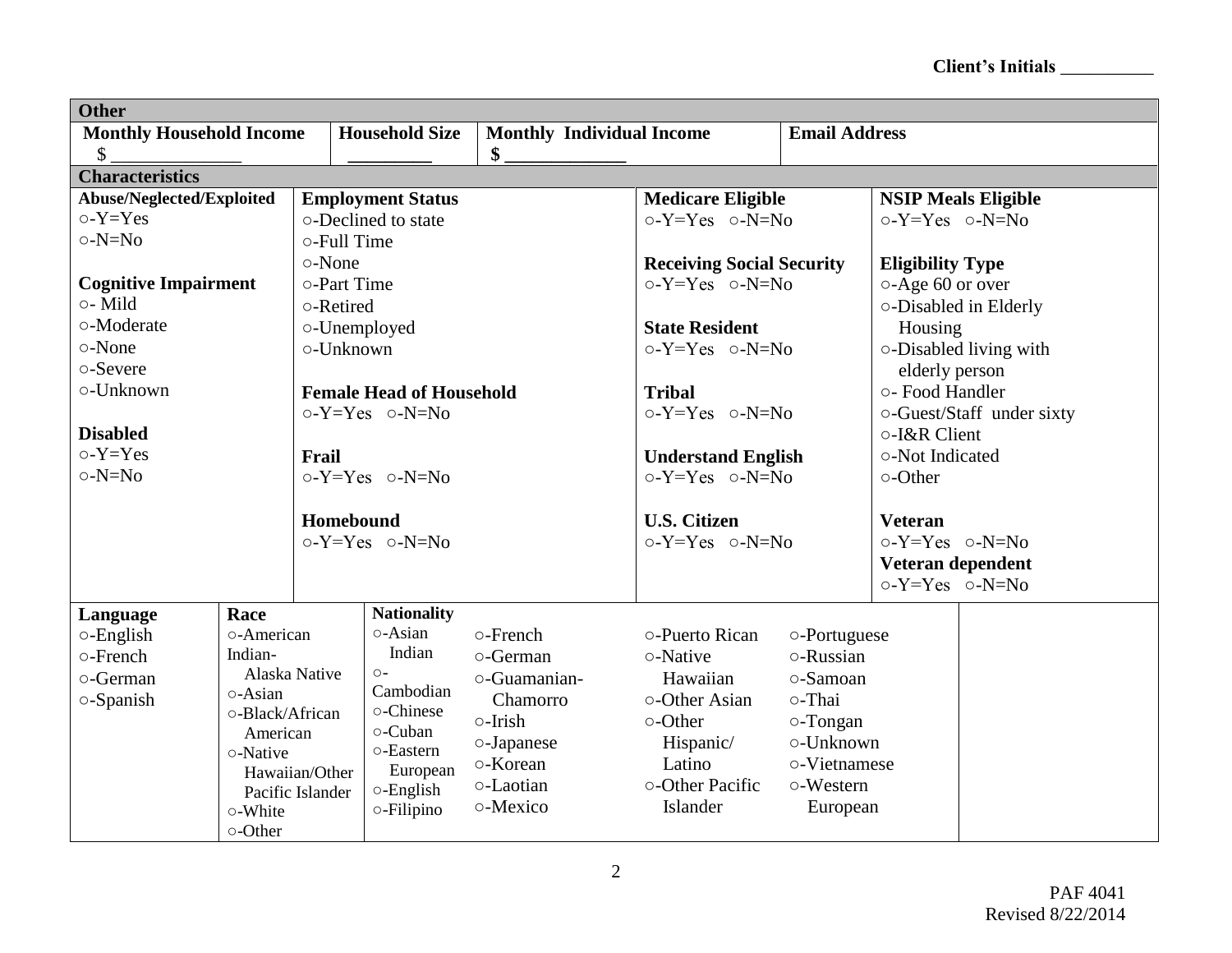| <b>Assessment Document</b>                                                                                                                                                                                                     |                                                                                                                |  |  |  |
|--------------------------------------------------------------------------------------------------------------------------------------------------------------------------------------------------------------------------------|----------------------------------------------------------------------------------------------------------------|--|--|--|
| <b>Emergency Contact:</b>                                                                                                                                                                                                      | <b>Relative/Friend:</b> (other than Spouse/Partner not living in the household)                                |  |  |  |
| (Lines 1.a.b.c.d.) Primary Physician                                                                                                                                                                                           | to contact in case of emergency.)                                                                              |  |  |  |
|                                                                                                                                                                                                                                |                                                                                                                |  |  |  |
|                                                                                                                                                                                                                                |                                                                                                                |  |  |  |
|                                                                                                                                                                                                                                | Address: No. 1998                                                                                              |  |  |  |
| Phone: 2008 Phone: 2008 Phone: 2008 Phone: 2008 Phone: 2008 Phone: 2008 Phone: 2008 Phone: 2008 Phone: 2008 Phone: 2008 Phone: 2008 Phone: 2008 Phone: 2008 Phone: 2008 Phone: 2008 Phone: 2008 Phone: 2008 Phone: 2008 Phone: |                                                                                                                |  |  |  |
|                                                                                                                                                                                                                                | Phone:                                                                                                         |  |  |  |
| <b>Directions to Client's Home:</b>                                                                                                                                                                                            |                                                                                                                |  |  |  |
|                                                                                                                                                                                                                                |                                                                                                                |  |  |  |
|                                                                                                                                                                                                                                |                                                                                                                |  |  |  |
|                                                                                                                                                                                                                                |                                                                                                                |  |  |  |
|                                                                                                                                                                                                                                |                                                                                                                |  |  |  |
|                                                                                                                                                                                                                                |                                                                                                                |  |  |  |
|                                                                                                                                                                                                                                |                                                                                                                |  |  |  |
| Do you have prescription drug insurance?                                                                                                                                                                                       | Donations the client has been advised that he/she has an                                                       |  |  |  |
|                                                                                                                                                                                                                                | opportunity to make voluntary and anonymous donations for                                                      |  |  |  |
| $o-Y=Y$ es $o-N=No$ $o-D=Don't know$                                                                                                                                                                                           | any service they may receive.                                                                                  |  |  |  |
|                                                                                                                                                                                                                                |                                                                                                                |  |  |  |
|                                                                                                                                                                                                                                |                                                                                                                |  |  |  |
|                                                                                                                                                                                                                                | $o-Y=Yes$ $o-N=No$ $o-D=Don't know$                                                                            |  |  |  |
|                                                                                                                                                                                                                                |                                                                                                                |  |  |  |
| The client formally authorized release of information.                                                                                                                                                                         |                                                                                                                |  |  |  |
| Attached copy of signed and dated authorization to this                                                                                                                                                                        | Client's Signature:                                                                                            |  |  |  |
| assessment.                                                                                                                                                                                                                    |                                                                                                                |  |  |  |
|                                                                                                                                                                                                                                |                                                                                                                |  |  |  |
| $o-Y=Y$ es $o-N=No$ $o-D=Don't$ know                                                                                                                                                                                           |                                                                                                                |  |  |  |
|                                                                                                                                                                                                                                |                                                                                                                |  |  |  |
| List all services the client will receive in the bottom of this form.                                                                                                                                                          | Assessor's Signature: No. 1996. The Second State of the Second State of the Second State of the Second State o |  |  |  |
|                                                                                                                                                                                                                                |                                                                                                                |  |  |  |
|                                                                                                                                                                                                                                |                                                                                                                |  |  |  |
|                                                                                                                                                                                                                                |                                                                                                                |  |  |  |
|                                                                                                                                                                                                                                |                                                                                                                |  |  |  |
|                                                                                                                                                                                                                                |                                                                                                                |  |  |  |
|                                                                                                                                                                                                                                |                                                                                                                |  |  |  |
|                                                                                                                                                                                                                                |                                                                                                                |  |  |  |
|                                                                                                                                                                                                                                |                                                                                                                |  |  |  |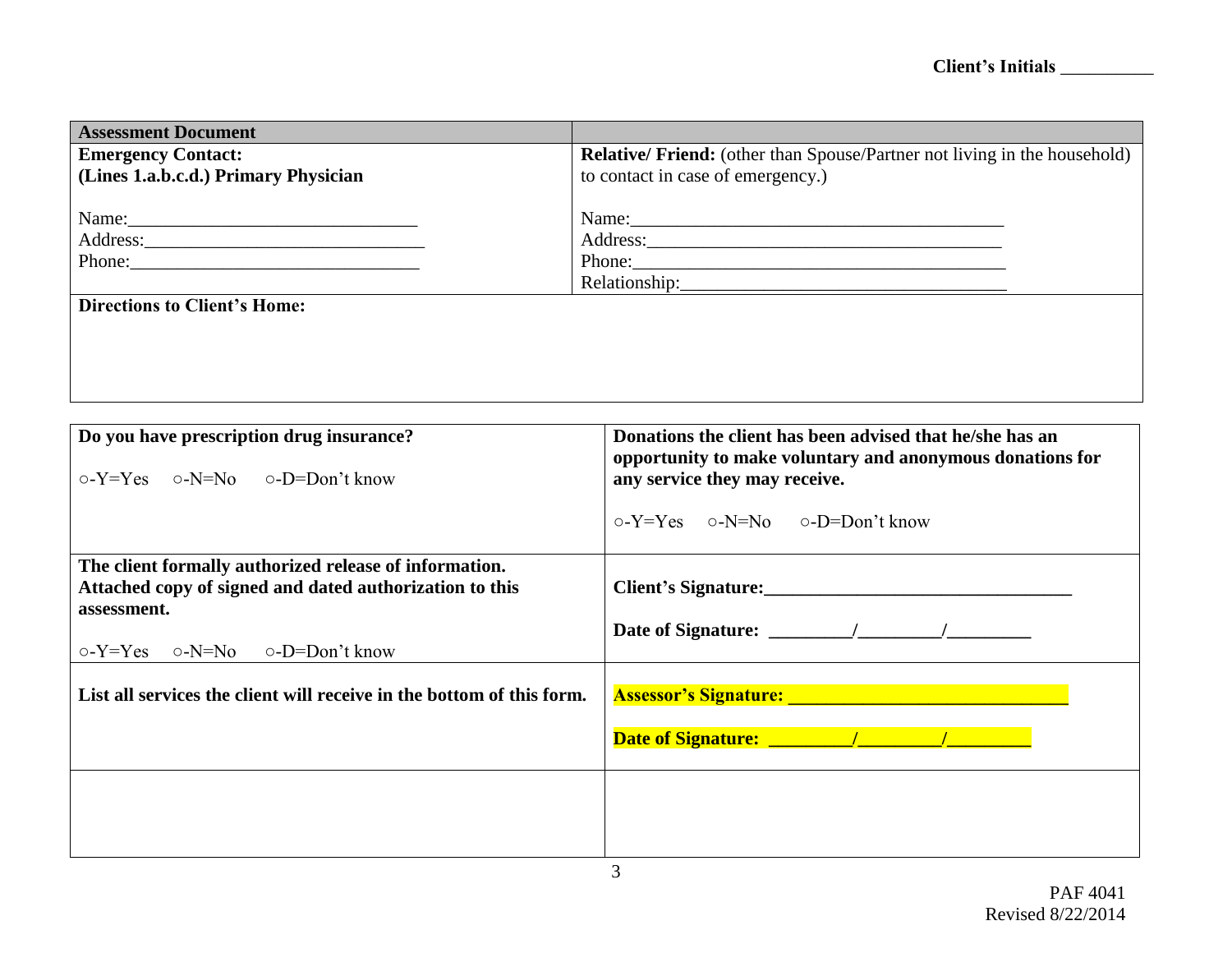## **DETERMINE YOUR NUTRITIONAL HEALTH (Addendum to PAF4019)**

| (CIRCLE YOUR ANSWERS AND ADD UP YOUR SCORE                                                          | <b>YES</b>   | NO                          |
|-----------------------------------------------------------------------------------------------------|--------------|-----------------------------|
| Has the client made any changes in lifelong eating habits because of health problems?               |              | $\bf{0}$                    |
| Does the client eat fewer than two (2) meals per day?                                               | 3            | $\mathbf 0$                 |
| Does the client eat fewer than five $(5)$ serving $(1/2$ cup each of fruits and vegetables          |              | $\mathbf{0}$                |
| Does the client eat fewer than two (2) servings of dairy products (such as milk, yogurt, or cheese) |              | $\mathbf 0$                 |
| everyday?                                                                                           |              |                             |
| Does the client have biting, chewing, or swallowing problems that make it difficult to eat?         | 2            | $\boldsymbol{0}$            |
| Does the client have enough money to buy food?                                                      |              | 4                           |
| Does the client eat alone most of the time                                                          |              | $\mathbf 0$                 |
| Does the client takes three (3) or more different prescriptions or over the counter drugs per day?  |              | $\boldsymbol{0}$            |
| Without warning to, has the client lost or gained ten $(10)$ pounds in the past six $(6)$ months    |              | $\mathbf 0$                 |
| Is the client not always physically able to shop, cook and or feed themselves (or to get someone to | $\mathbf{0}$ | $\mathcal{D}_{\mathcal{L}}$ |
| do it for them)?                                                                                    |              |                             |
| Does the client have three (3) or more drinks of beer, liquor, or wine almost every day?            | 2            | $\mathbf 0$                 |
| <b>TOTALS</b>                                                                                       |              |                             |
| <b>COMBINED TOTALS:</b><br>(Add Yes and No columns) for your total nutrition score                  |              |                             |

## **If it is:**<br>0-2

**0-2** GOOD!

**3-5** You are at moderate nutritional risk. See what can be done to improve your eating habits and lifestyles.

**6 or more** You are at high nutritional risk. Bring a copy of this checklist the next time you see your doctor, dietitian, or other qualified health or social service professional. Talk with them about problems you may have. Ask for help to improve your nutritional health.